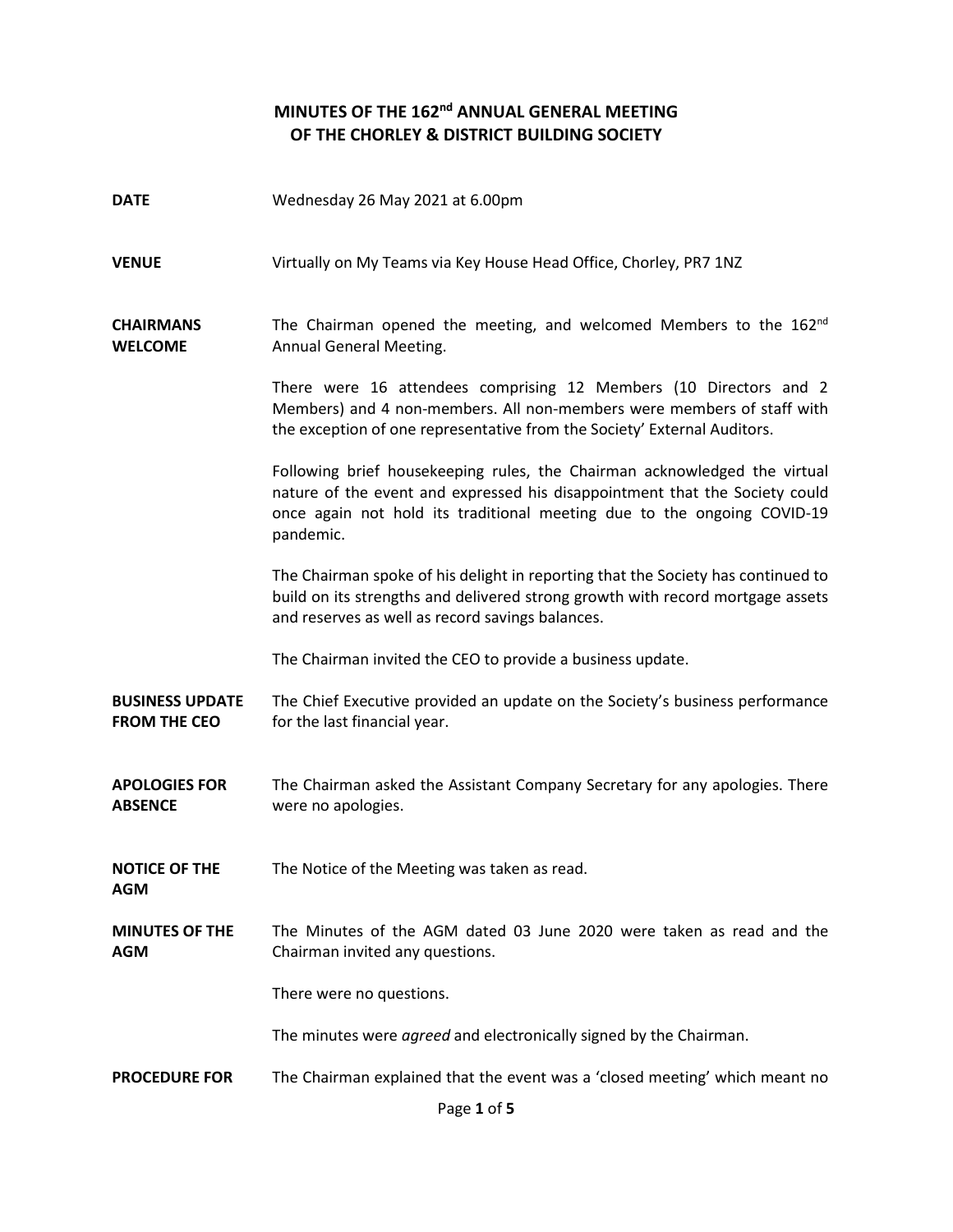| <b>RESOLUTIONS</b> | further voting could take place with the exception of the quorum of Directors<br>and staff Members present. The Chairman explained the procedure for the<br>Resolutions which required a member poll in addition to the votes already<br>received by way of proxy and asked for Members to raise their hands at each<br>item if in favour.<br>The Chairman advised that there would be an opportunity to ask questions<br>after each item. |
|--------------------|--------------------------------------------------------------------------------------------------------------------------------------------------------------------------------------------------------------------------------------------------------------------------------------------------------------------------------------------------------------------------------------------------------------------------------------------|
| <b>ITEM 1:</b>     | To Receive the Auditors' Report                                                                                                                                                                                                                                                                                                                                                                                                            |
|                    | The Chairman referred to the Auditors Report, the full text of which was<br>printed on pages 32 to 36 of the Annual Report and Accounts.                                                                                                                                                                                                                                                                                                   |
|                    | There were no questions.                                                                                                                                                                                                                                                                                                                                                                                                                   |
| <b>ITEM 2</b>      | To receive the Directors' Report, Annual Accounts and Annual Business<br>Statement for the year ended 1 February 2021                                                                                                                                                                                                                                                                                                                      |
|                    | The Chairman invited questions from the attendees in respect of the Directors'<br>Report, Annual Accounts and Annual Business Statement.                                                                                                                                                                                                                                                                                                   |
|                    | There were no questions.                                                                                                                                                                                                                                                                                                                                                                                                                   |
| Item 3             | To approve the Directors' Remuneration report                                                                                                                                                                                                                                                                                                                                                                                              |
|                    | The Chairman referred to the remuneration as detailed in the Summary<br>Financial Statement and Annual Report & Accounts.                                                                                                                                                                                                                                                                                                                  |
|                    | There were no questions.                                                                                                                                                                                                                                                                                                                                                                                                                   |
| Item 4             | To appoint Mazars LLP as Auditor                                                                                                                                                                                                                                                                                                                                                                                                           |
|                    | There were no questions.                                                                                                                                                                                                                                                                                                                                                                                                                   |
| Item 5             | To pass the following resolution as a Special Resolution:                                                                                                                                                                                                                                                                                                                                                                                  |
|                    | That the Memorandum of the Society be amended in the manner specified in<br>the document produced for the meeting and electronically signed by the<br>Chairman for the purposes of identification.'                                                                                                                                                                                                                                        |
|                    | There we no questions.                                                                                                                                                                                                                                                                                                                                                                                                                     |
| Item 6             | To re-elect John Philip Sandford                                                                                                                                                                                                                                                                                                                                                                                                           |
|                    | There were no questions.                                                                                                                                                                                                                                                                                                                                                                                                                   |
| Item 7             | To re-elect Kevin Barry Bernbaum                                                                                                                                                                                                                                                                                                                                                                                                           |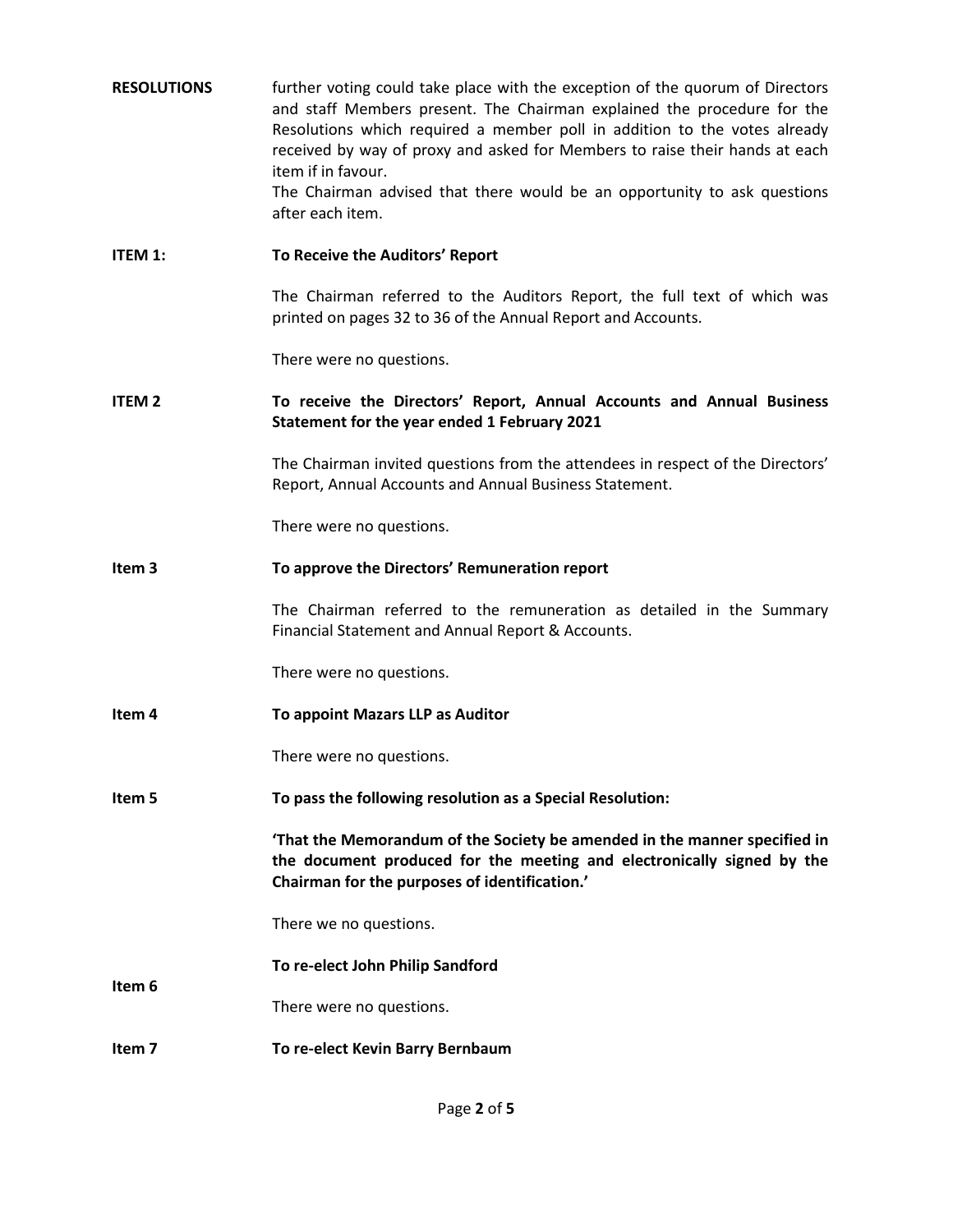There we no questions

**Item 8 To re-elect Stephen Penlington** 

There were no questions.

**Item 9 To re-elect Kimberley Emma Roby**

There were no questions

- **Item 10 To elect Gail Louise Teasdale**
- **VOTING RESULTS** The Chairman requested that Members vote on each of the resolutions as detailed. There were no Members who had not already voted by proxy.

The final voting results were as follows:-

|                                                 | For              | <b>Against</b>  | Withheld        | $%$ in |
|-------------------------------------------------|------------------|-----------------|-----------------|--------|
|                                                 |                  |                 |                 | favour |
| $1:$ To<br><b>Receive</b><br><b>Item</b><br>the | 955              | 19              | 11              | 98.05% |
| <b>Auditors Report</b>                          |                  |                 |                 |        |
| <b>Receive</b><br>To<br>the<br>Item $2:$        | 950              | 25              | 10              | 97.44% |
| Directors'<br>Report, Annual                    |                  |                 |                 |        |
| and<br><b>Accounts</b><br>Annual                |                  |                 |                 |        |
| <b>Business Review</b>                          |                  |                 |                 |        |
| Item 3: To approve the                          | 851              | 110             | 24              | 88.55% |
| <b>Remuneration</b><br><b>Directors</b>         |                  |                 |                 |        |
| Report                                          |                  |                 |                 |        |
| Item 4: To appoint Mazars                       | 933              | 33              | 19              | 96.58% |
| <b>LLP as Auditor</b>                           |                  |                 |                 |        |
| Item 5: To pass the                             | 910              | 49              | 26              | 94.89% |
| following resolution as a                       |                  |                 |                 |        |
| <b>Special Resolution:</b>                      |                  |                 |                 |        |
| 'That the Memorandum of                         |                  |                 |                 |        |
| the Society be amended in                       |                  |                 |                 |        |
| the manner specified in the                     |                  |                 |                 |        |
| document produced for the                       |                  |                 |                 |        |
| meeting and electronically                      |                  |                 |                 |        |
| signed by the Chairman for                      |                  |                 |                 |        |
| the purposes of                                 |                  |                 |                 |        |
| identification.'                                |                  |                 |                 |        |
| Item 6: To re-elect John                        | $\overline{911}$ | 56              | 18              | 94.21% |
| <b>Philip Sandford</b>                          |                  |                 |                 |        |
| Item 7: To re-elect Kevin                       | 907              | 58              | 20              | 93.99% |
| <b>Barry Bernbaum</b>                           |                  |                 |                 |        |
| Item 8: To re-elect Stephen                     | $\overline{911}$ | $\overline{57}$ | $\overline{17}$ | 94.11% |
| Penlington                                      |                  |                 |                 |        |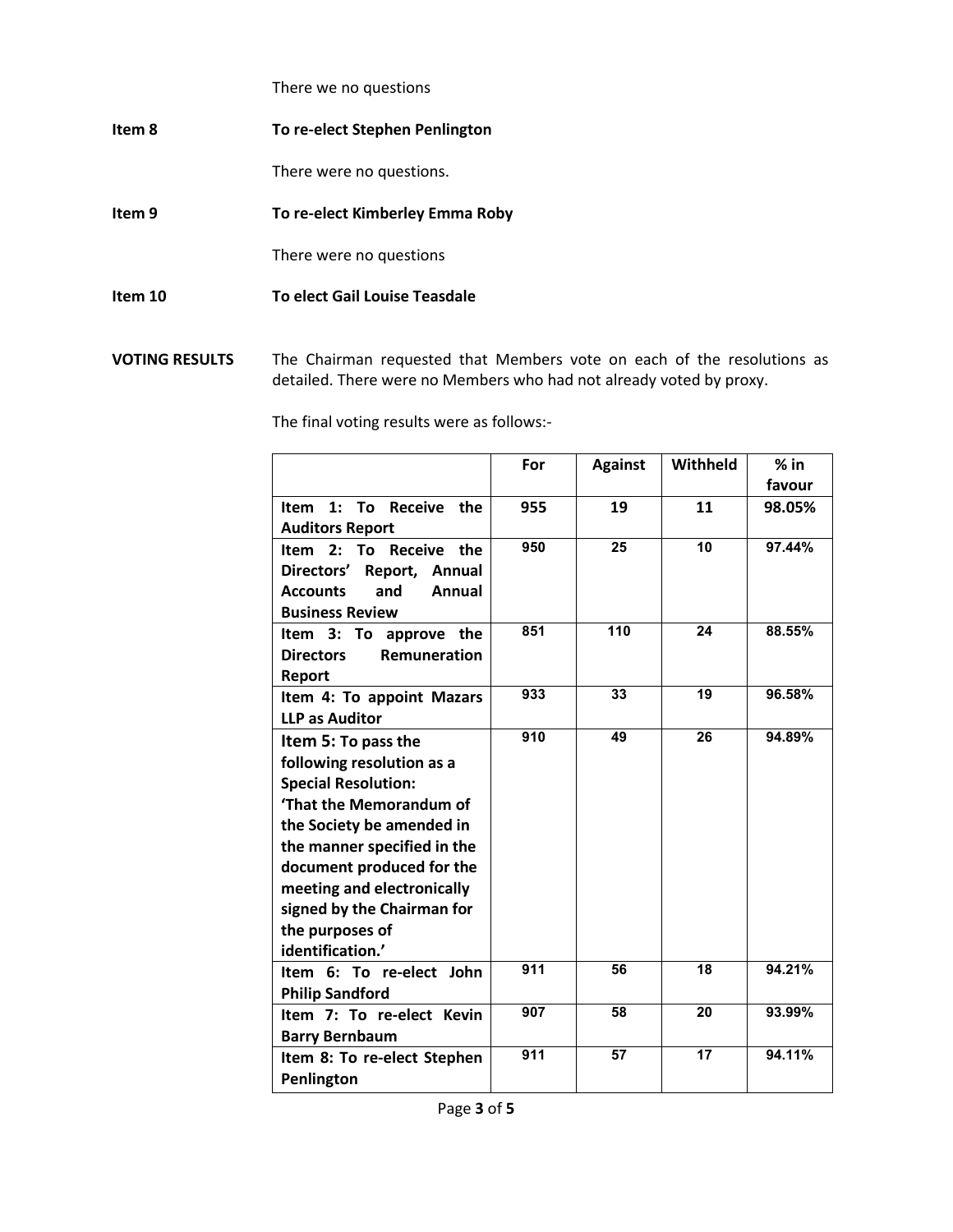| Item                                      | 9: | To | re-elect | 914 | 55 | 16     | 94.32% |
|-------------------------------------------|----|----|----------|-----|----|--------|--------|
| Kimberley Emma Roby                       |    |    |          |     |    |        |        |
| Item 10: To elect Gail Louise<br>Teasdale |    |    | 926      | 39  | 20 | 95.96% |        |

The Chairman declared that all of the Resolutions had been carried and advised that the final results would be made available on the Society's website shortly after the event.

**Q&A SESSION** The Chairman noted that one question had been received prior to the event from Society Member, Mr Edwin Fisher which read: 'Can you please let me, with savings interest rates as low as 0.1%, who has benefited from the "excellent growth and record savings balances?"'

In response to the question, the CEO provided the following response:

I would like to begin by adding some background context to the reference to the 0.10% rate of interest. As a relatively small player, the Society is a market interest rate follower, not an interest rate setter. All institutions, no matter how big or small ultimately set their interest rates in alignment with the Bank of England Base Rate, as this is essentially the market benchmark rate and the rate which banks use to set the borrowing costs between one another.

In March last year, in response to the global pandemic and the deep recessionary impact on the UK economy, Bank Base Rate reduced to 0.10%. This is the lowest rate of interest ever in the 600+ year history of the Bank of England! Clearly, all financial institutions have had to respond by reducing interest rates accordingly and I appreciate that this has been a difficult time for all UK savers who have borne the brunt of these emergency measures.

The logic of the authorities is that in a deep recession, lower costs of borrowing will help both businesses and individuals to continue to be able to make their mortgage and loan repayments. On the other hand, low savings rates will encourage savers to spend, to help stimulate economic activity. In my experience, it quite often has the opposite effect. In times of national emergencies, people save more as a safety buffer and that has what has transpired.

The Society received record inflows of retail funding last year, despite operating in such a low interest rate environment. In terms of who has benefited, there have clearly been significant benefits enjoyed by so many. For instance, our savers have benefited from the fact that our average rate of interest across all savings products was much higher than 0.10%. In fact, at the year-end the Society's average rate was over 6x higher. Even our easy access rate at 0.10% is 10x higher than the  $0.01\%$  paid by the banks<sup>1</sup>. This, combined with the convenience of our branch network, excellent customer service standards and